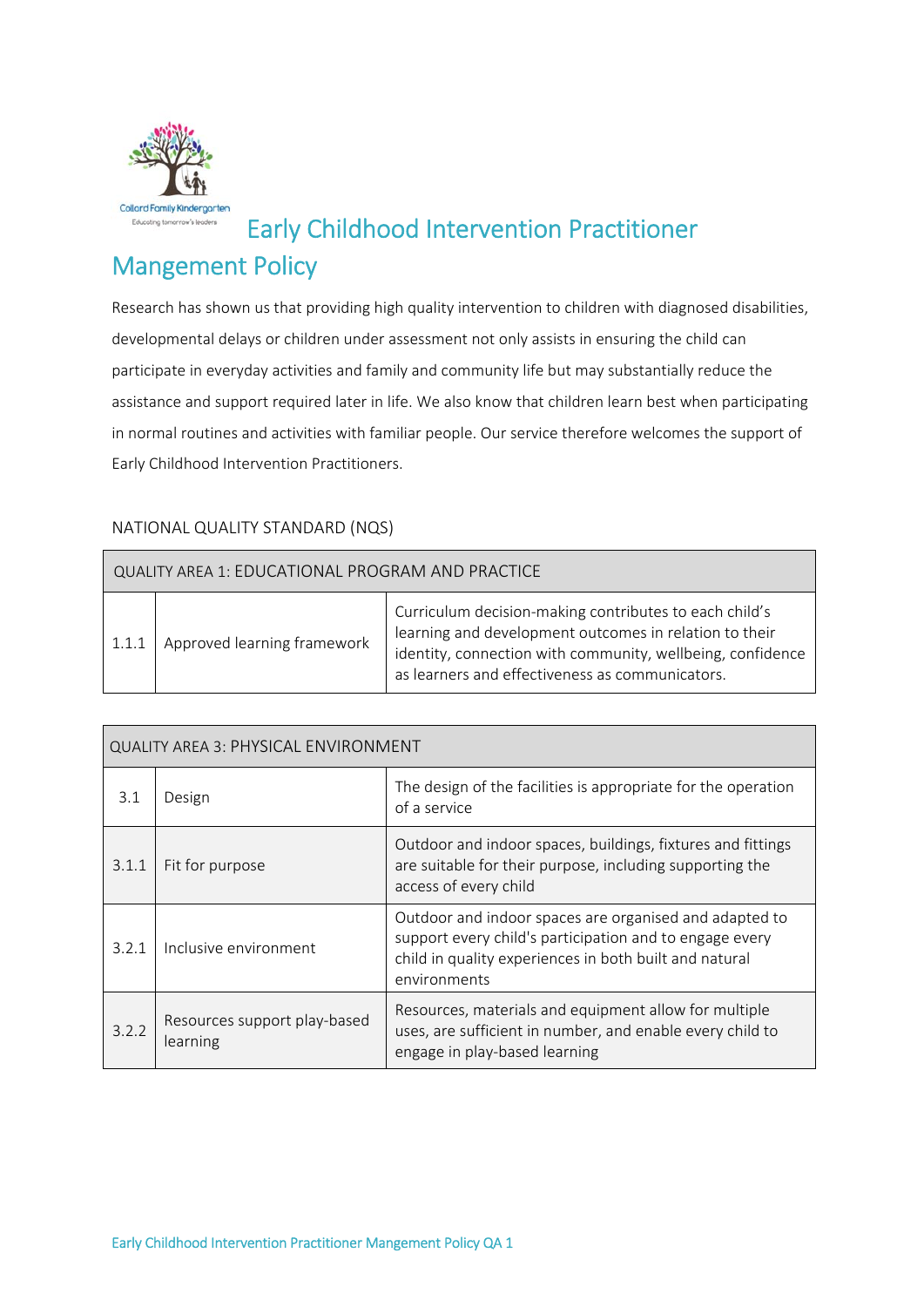| <b>QUALITY AREA 5: RELATIONSHIPS WITH CHILDREN</b> |                                                                                                                                                                                                     |                                                                           |  |  |  |
|----------------------------------------------------|-----------------------------------------------------------------------------------------------------------------------------------------------------------------------------------------------------|---------------------------------------------------------------------------|--|--|--|
| 5.1                                                | Relationships between<br>educators and children                                                                                                                                                     | Respectful and equitable relationships are maintained with<br>each child. |  |  |  |
| 5.1.1                                              | Responsive and meaningful interactions build trusting<br>Positive educator to child<br>relationships which engage and support each child to feel<br>interactions<br>secure, confident and included. |                                                                           |  |  |  |
| 5.1.2                                              | Dignity and rights of the child                                                                                                                                                                     | The dignity and rights of every child are maintained.                     |  |  |  |

| QUALITY AREA 6: COLLABORATIVE PARTNERSHIPS WITH FAMILES AND COMMUNITIES |                                           |                                                                                                                                                              |  |  |
|-------------------------------------------------------------------------|-------------------------------------------|--------------------------------------------------------------------------------------------------------------------------------------------------------------|--|--|
| 6.1                                                                     | Supportive relationships with<br>families | Respectful relationships with families are developed and<br>maintained and families are supported in their parenting<br>role.                                |  |  |
| 6.1.1                                                                   | Engagement with the service               | Families are supported from enrolment to be involved in<br>the service and contribute to service decisions.                                                  |  |  |
| 6.1.2                                                                   | Parent views are respected                | The expertise, culture, values and beliefs of families are<br>respected and families share in decision-making about their<br>child's learning and wellbeing. |  |  |
| 6.2                                                                     | Collaborative partnerships                | Collaborative partnerships enhance children's inclusion,<br>learning and wellbeing.                                                                          |  |  |
| 6.2.2                                                                   | Access and participation                  | Effective partnerships support children's access, inclusion<br>and participation in the program                                                              |  |  |

#### EDUCATION AND CARE SERVICES NATIONAL REGULATIONS

| CHILDREN (EDUCATION AND CARE SERVICES) NATIONAL LAW NSW |                            |  |
|---------------------------------------------------------|----------------------------|--|
| 155                                                     | Interactions with children |  |
| 156                                                     | Relationships in groups    |  |
| 157                                                     | Access for parents         |  |

#### RELATED POLICIES

Additional needs Policy Anti‐Bias & Inclusion Policy Code of Conduct Policy Educational Program Policy Interaction with Children, Family and Staff Policy Orientation of New Families Policy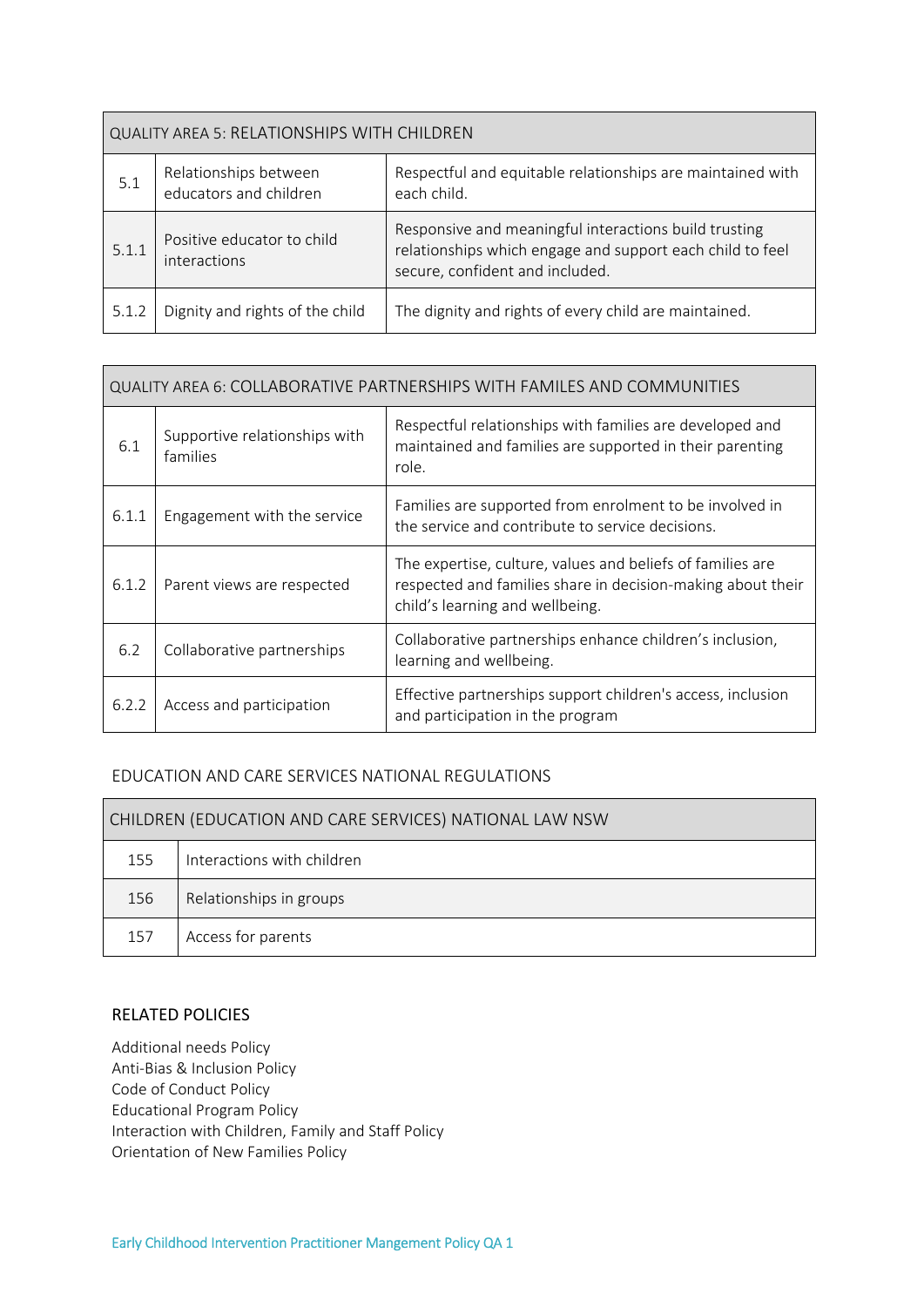Privacy and Confidentiality Policy Respect for Children Policy

#### PURPOSE

We aim to provide an inclusive environment that supports each child to fully participate in the daily routines and activities of the service. This includes providing procedures that enable us to maintain the daily schedule of children requiring visits from Early Childhood Intervention Practitioners that minimise disruptions to the child, other children, and educators

#### SCOPE

This policy applies to children, families, staff, management, and Early Childhood Intervention Practitioners (ECIP) visiting the Service.

#### IMPLEMENTATION

#### OUR PHILOSOPHY

Our service is designed to provide long day care within a kindergarten program for children aged 6 weeks to school age. Our sate of art educational centre is the perfect setting for inquisitive active, happy and resilient children to grow and learn.

Our specialised team of teachers have the highest learning expectations for every child. Children will be supported and guided to grow intellectually to be the best, brightest person they can be. Our team of dedicated and nurturing teachers form strong attachments with children and families. The educational program is based on the Early Years Learning and Development Framework 2016 and The 3 R Abecedarian approach to learning.

Educational programs are developed in consultation with families to give children lifelong skills, (a passion for learning and acquiring knowledge, social interactions, self‐help skills, and great communication and negotiation skills) and a positive attitude towards learning that will keep them in good stead throughout their life time. Families are encouraged to speck their first language at home. So that children have a strong connection to their culture. Children are taught that practice and perseverance builds resilience. Children learn to be active communicators and story tellers. They learn to have a go and take risks, this leads to growing healthy minds and bodies.

The outdoor gardens are a place where good old fashioned play takes place every day. We believe that every child has rights and expectations as members of our kindergarten and local community to be the brightest, happiest active child they can be.

We value, respect and see families as children's first teachers. We believe that our teachers are important people in the daily lives of children, families and owners. Together we work in partnerships to create a unique educational play based learning environment where children of all different cultures,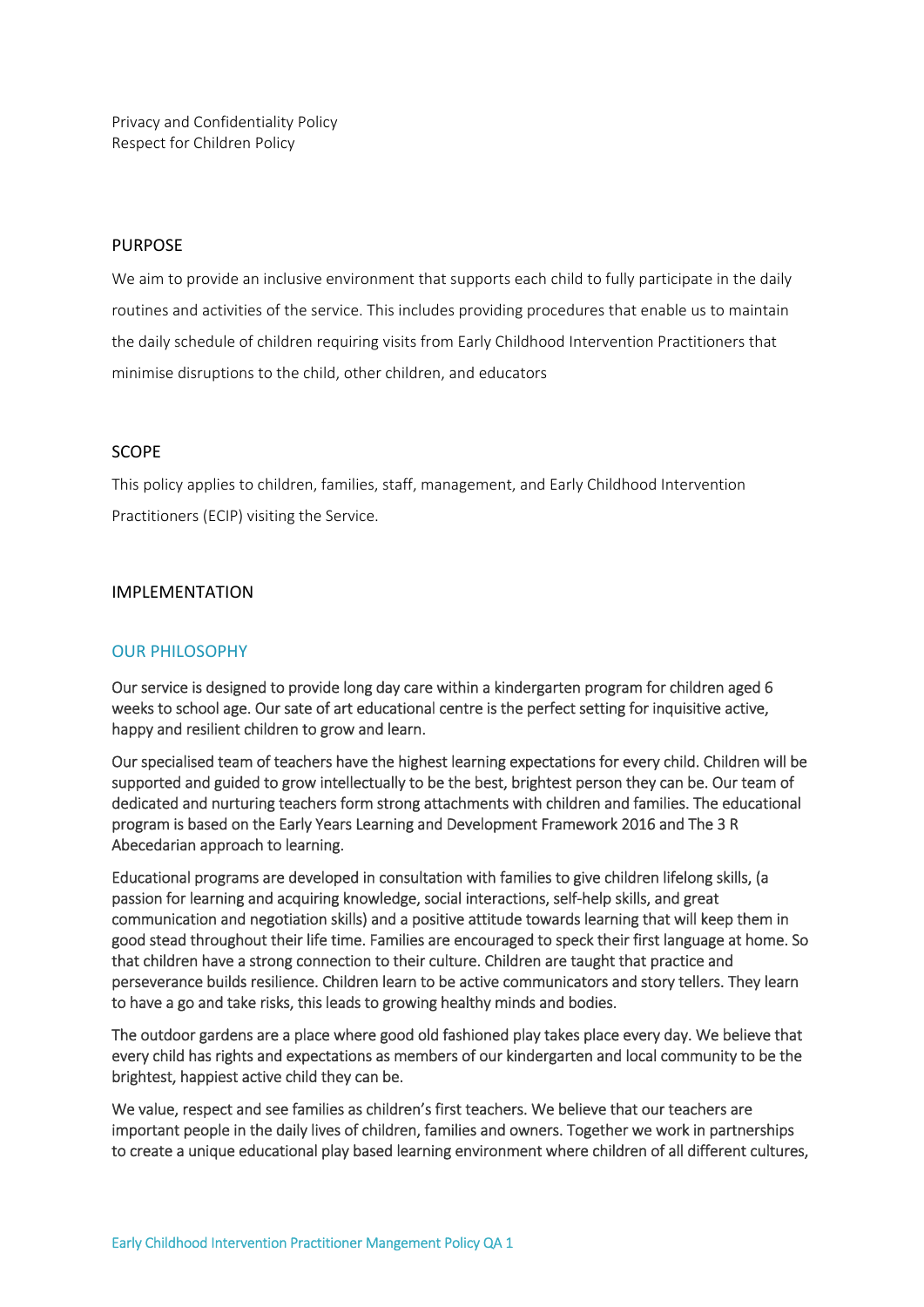beliefs, customs and religions come together to learn, grow and these children will be the leaders of tomorrow.

*The Early Years Learning Framework (EYLF)* recognises that 'Partnerships ... involve educators, families and support professionals working together to explore the learning potential in every day events, routines and play so that children with additional needs are provided with daily opportunities to learn from active participation and engagement in these experiences...' (DEEWR, 2009, p. 12).

## SCHEDULING VISITS

- Visits to a child must be scheduled by the ECIP in negotiation with the Director/responsible educator.
- The ECIP will be advised of the most appropriate times of day to schedule a visit in regard to minimising disruption to the child, the classroom routine, and the service. (Age appropriateness of the child is to be considered.)
- ECIPs will not be permitted access to the child if they arrive without a scheduled appointment.
- When scheduling visits, time must be included for communication between the responsible Educator/Director and the ECIP after and/or before time spent with the child.
- If the ECIP has not attended the service on a prior occasion they will be advised that they must bring a current WWCC and original *or* certified copies of qualifications.
- ECIPs will be advised that they are visiting a Sun Safe service and must bring a hat.

#### MAINTAINING ACCURATE RECORDS OF ECIP VISITS

- Upon arrival ECIPs must sign the Visitor's sign‐in book, AND/OR the *ECIP Record of Visit* for the individual child being visited.
- Upon conclusion of the visit ECIPs must sign out in both the Visitor's sign‐in book, AND the *ECIP Record of Visit* for the individual child being visited.
- Information to be provided by the ECIP on the *ECIP Record of Visit* will include:
	- Date,
	- ‐ ECIP's name and contact details,
	- ‐ Scheduled appointment time,
	- ‐ The company/business the ECIP is representing and their contact details,
	- ‐ The purpose of the visit (observation, one‐on‐one activity etc.), and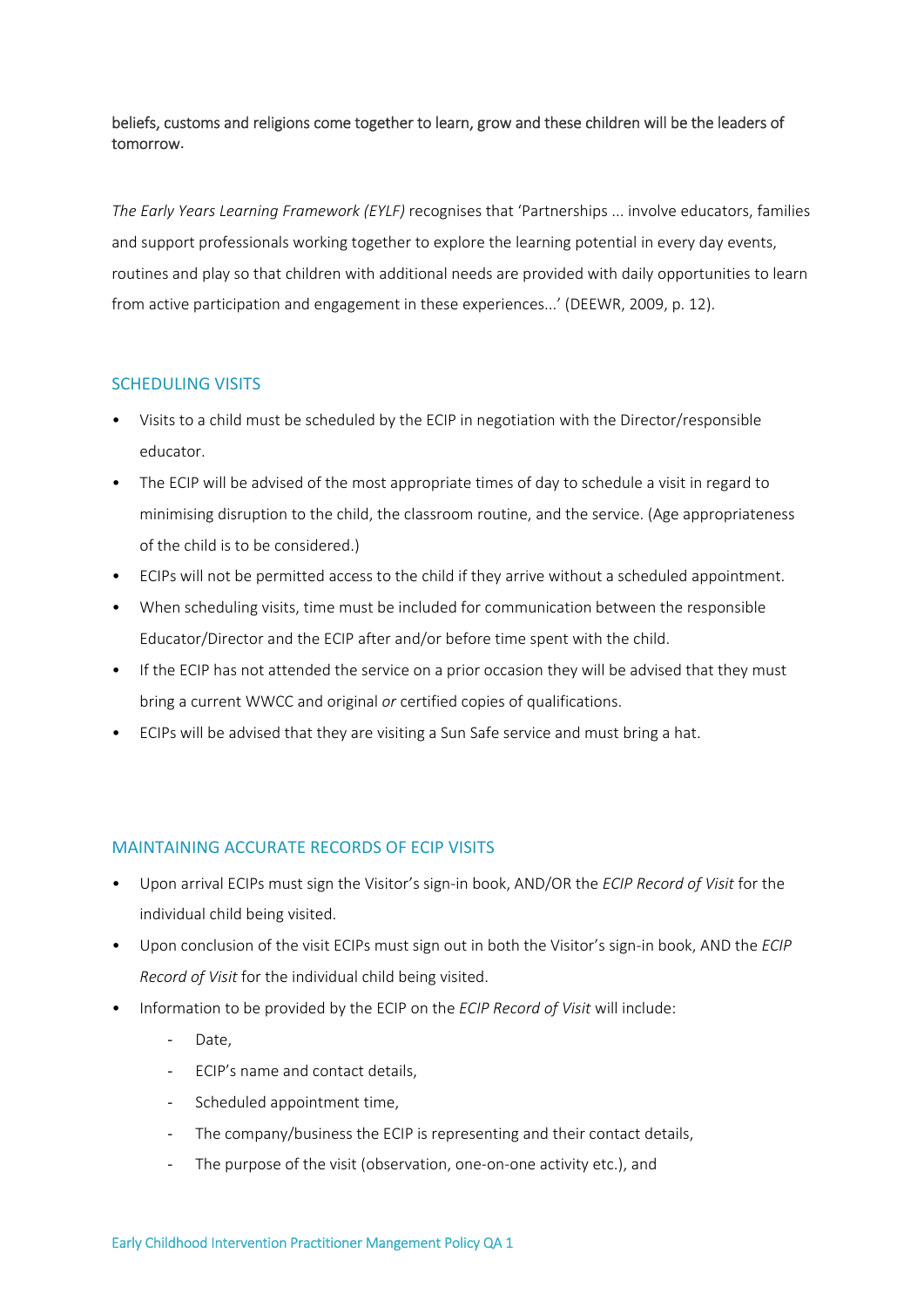- ‐ The arrival and departure time
- Upon conclusion of the visit the *ECIP Record of Visit* will be filed in the child's confidential records.

## CHILD PROTECTION/DUTY OF CARE

- On the initial ECIP's visit he/she will provide evidence of a current WWCC, which will be photocopied and placed on file.
- Qualifications and WWCC documents may either be submitted by the governing agency (prior to ECIP visit) OR in the case of individual therapists (NDIS relevant), therapists to provide relevant documentation. The staff member greeting the ECIP will make a note that these have been sighted.
- Where possible, all interactions with the child will be conducted within the classroom environment.
- At no time will a child be removed from the group: Children must remain within sight of service staff at all times.

## CONCLUSION OF VISIT

- At the conclusion of the visit a private space will be provided for the ECIP to have a conversation with the responsible Educator/Director. (If a private space is not available the ECIP and Educator/Director will seek out an area where they can conduct the discussion with the appropriate level privacy.)
- A summary of what has occurred will be provided by the ECIP including observations, outcomes of activities, and strategies to be implemented by service Educators.
- To ensure accountability is embedded into the process 'next moves' and 'actionable time‐lines' should be employed.

#### PRIVACY AND CONFIDENTIALITY

- Prior to conversations about the child it will be ensured that the family has given written consent to speak about their child.
- Discussions/conversations about the child will not take place in front of other children or families.
- All records of the visit will be placed in the child's confidential file in a locked cabinet.

#### MANAGEMENT/NOMINATED SUPERVISOR/DIRECTOR WILL ENSURE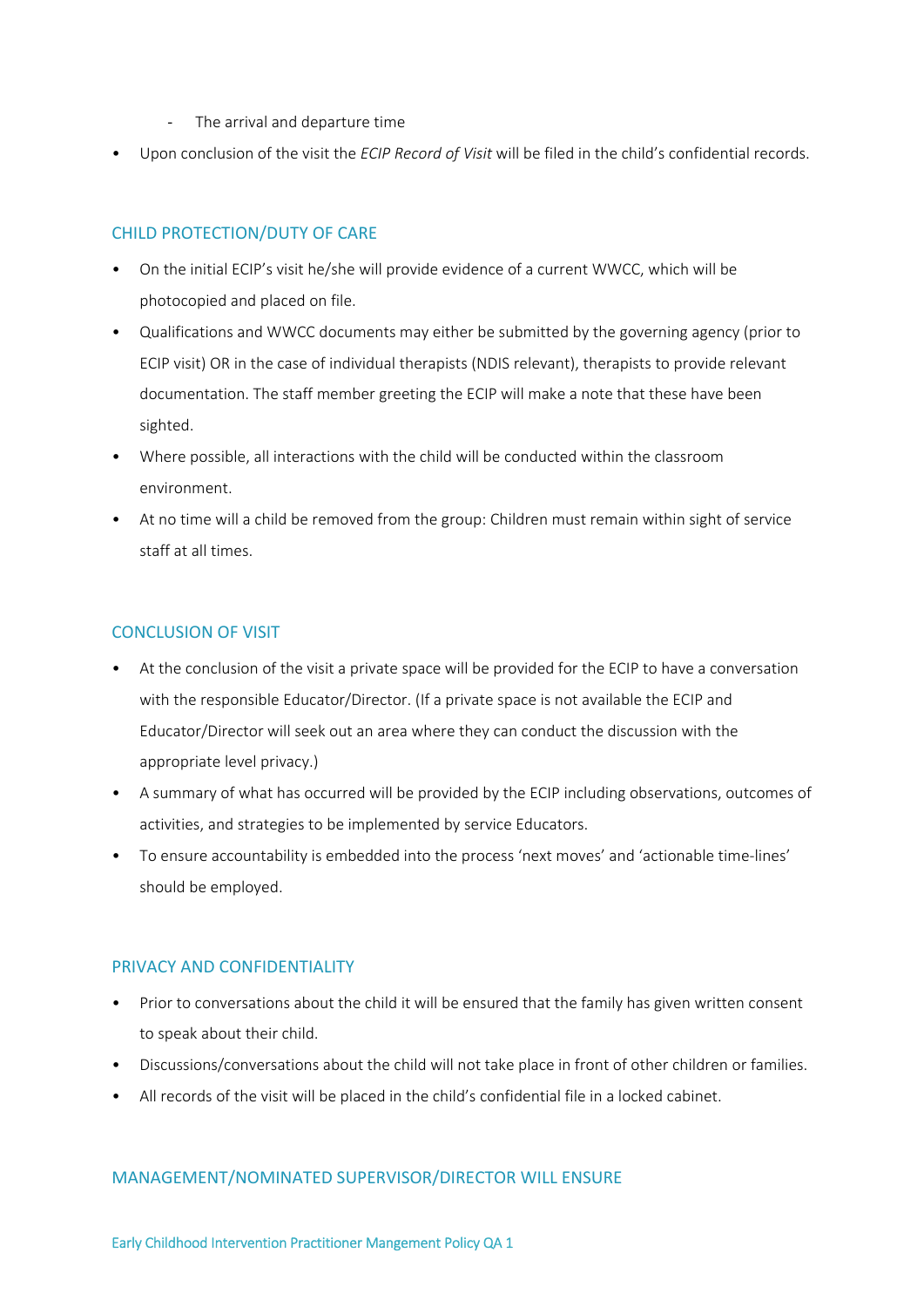- Appointments are scheduled with ECIPs with regard to minimising the disruption for the child and the classroom routine.
- At the time of making appointments ECIPs are advised that appointment times are not flexible as relief staff may be required to replace the educator responsible for the child.
- Appointment duration allows adequate time for the ECIP to consult with the educator both before and after time spent with the child.
- The ECIP is notified in a timely manner if the child being visited is not in attendance at the service on the nominated visit day.
- That Educators in the service receive the appropriate and relevant training required to support children with disabilities and/or developmental delays.

## ECIPs WILL ENSURE

- All relevant information is shared with the responsible educator.
- A working partnership is maintained with staff, families, and all other ECIPs assigned to the child's case.
- Thoughtful and considered scheduling of appointments are made to minimise disruption to the child's routine, including
- The times and duration of booked visits are respectful of the service's needs.
- Scheduled appointment times and durations are strictly adhered to.
- Educators are provided with information and strategies to support the child's learning and development.
- Educators are informed of resources that are available to support the child's learning and development.
- Any required documentation (such as observations) are requested prior to the visit to ensure educators have reasonable time to prepare.
- The service is notified in a timely manner of any cancellation of appointments.
- If running late to an appointment the ECIP will contact the service to ascertain if a later time is practical or if another appointment must be scheduled.

## EDUCATORS WILL ENSURE

- Feedback is provided to the ECIP regarding strategies implemented with the child.
- Documented observations are provided to the ECIP as requested.
- Information is shared with the child's family.